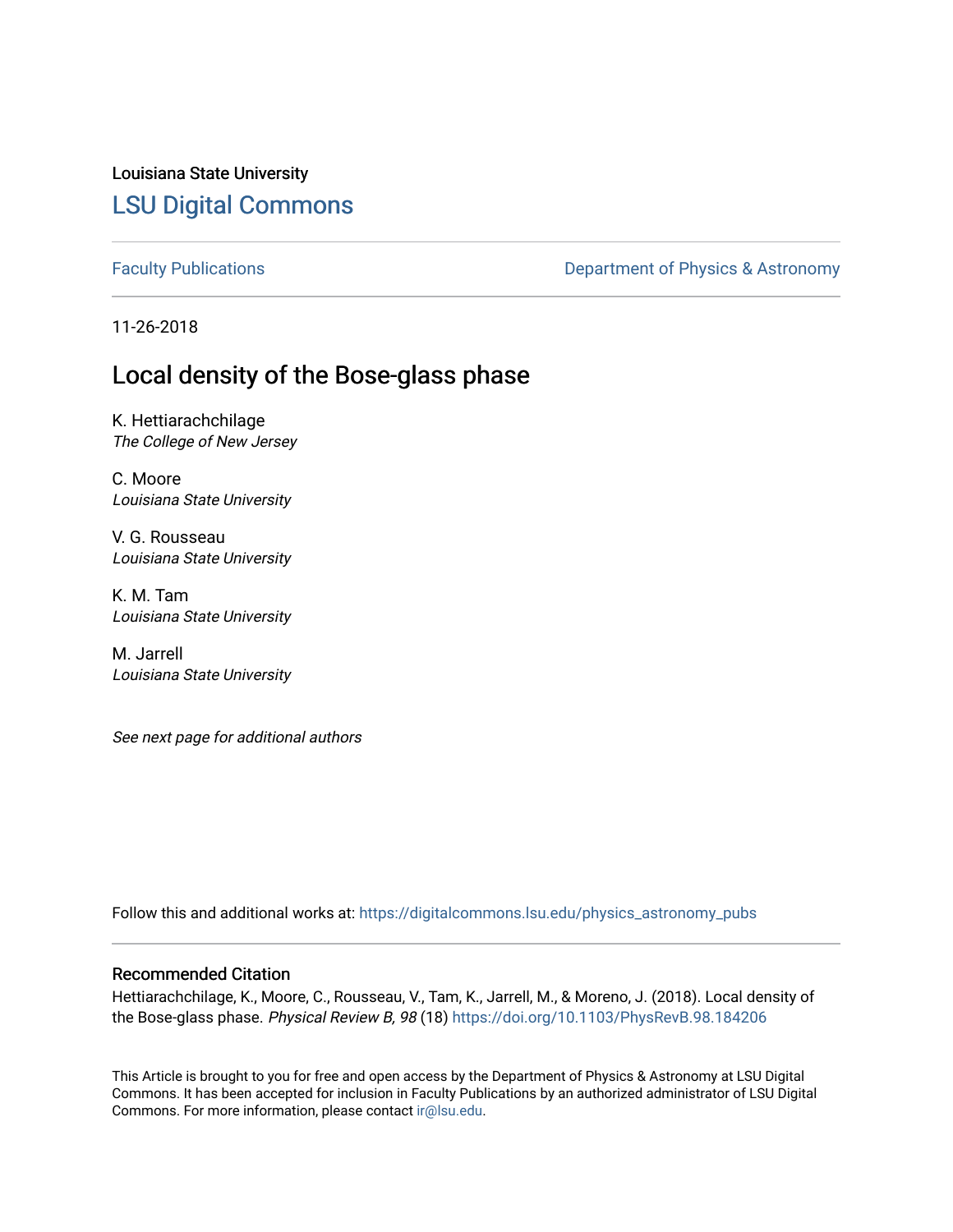### Authors

K. Hettiarachchilage, C. Moore, V. G. Rousseau, K. M. Tam, M. Jarrell, and J. Moreno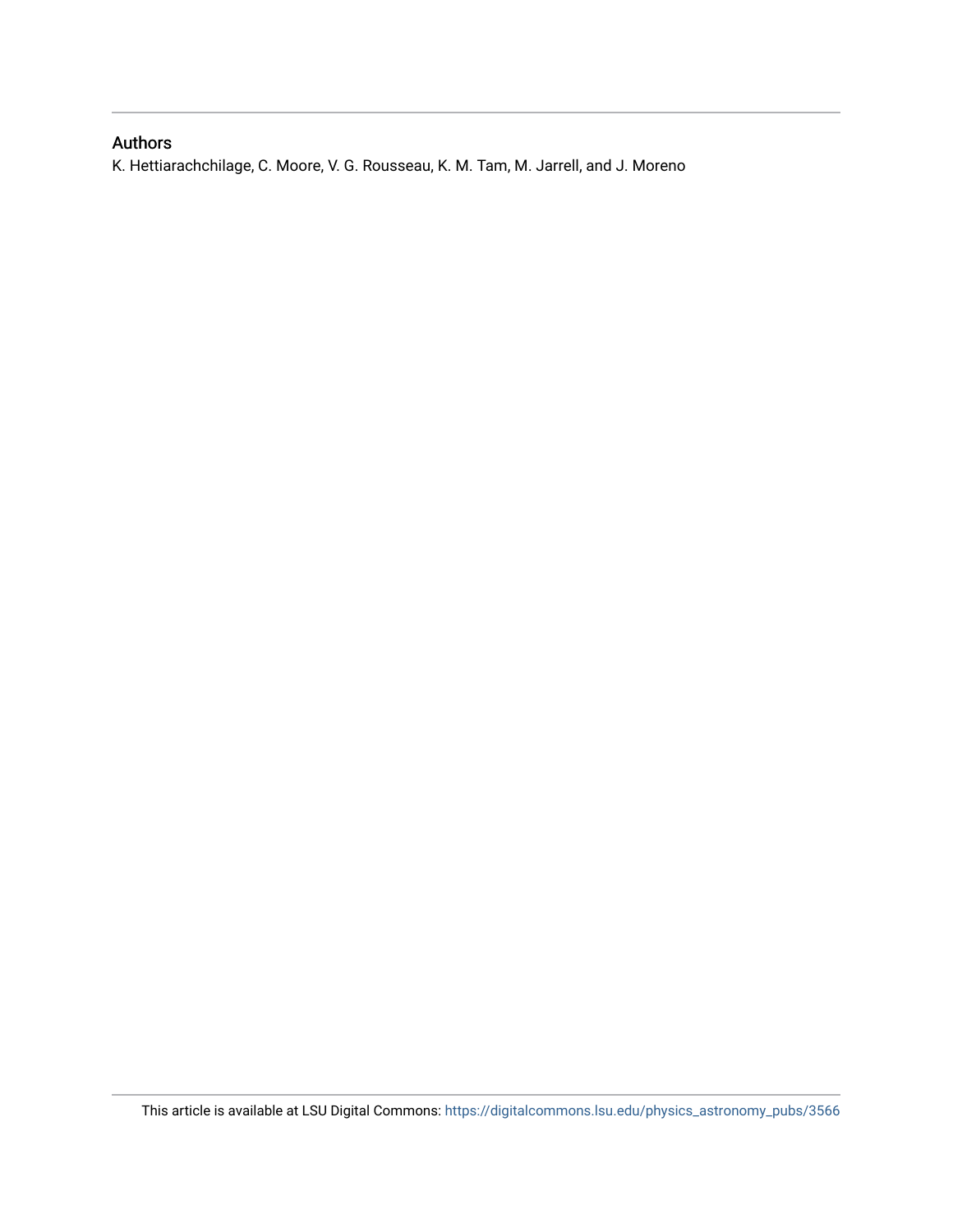

# CHORUS

This is the accepted manuscript made available via CHORUS. The article has been published as:

# Local density of the Bose-glass phase

K. Hettiarachchilage, C. Moore, V. G. Rousseau, K.-M. Tam, M. Jarrell, and J. Moreno Phys. Rev. B **98**, 184206 — Published 26 November 2018 DOI: [10.1103/PhysRevB.98.184206](http://dx.doi.org/10.1103/PhysRevB.98.184206)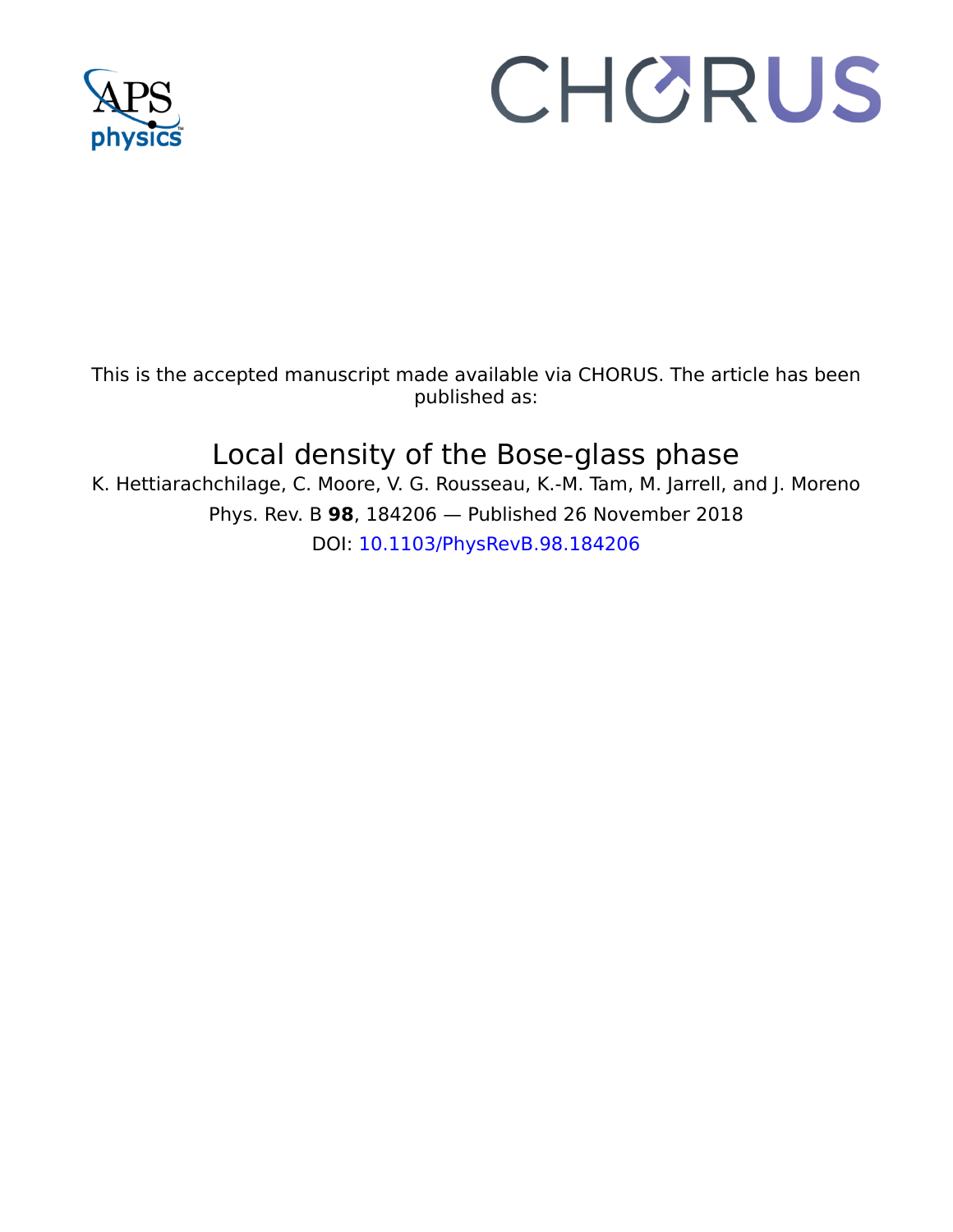#### Local Density of the Bose Glass Phase

K. Hettiarachchilage,<sup>1, 2</sup> C. Moore,<sup>3, 2</sup> V. G. Rousseau,<sup>4, 2</sup> K.-M. Tam,<sup>2</sup> M. Jarrell,<sup>2, 5</sup> and J. Moreno<sup>2, 5</sup>

 $1$ Department of Physics, The College of New Jersey, Ewing, New Jersey 08628, USA

 $^{2}$ Department of Physics & Astronomy, Louisiana State University, Baton Rouge, Louisiana 70803, USA

 $3$ Department of Physics, Southern University and A&M College, Baton Rouge, Louisiana 70813, USA

 $^{4}$ Department of Physics, Loyola University New Orleans, New Orleans, Louisiana 70118, USA

 $5$ Center for Computation & Technology, Louisiana State University, Baton Rouge, Louisiana 70803, USA

(Dated: September 4, 2018)

We study the local density of the Bose-Hubbard model in the presence of on-site disorder near the Bose glass transition using multifractal, typical medium, and percolation theories. At incommesurate filling our findings support the scenario of percolating superfluid clusters enhancing Anderson localization. Scaling analysis of the superfluid density at the incommensurate filling of  $\rho = 1.1$  and on-site interaction  $U = 80t$  predicts a superfluid-Bose glass transition at disorder strength of  $\Delta_c \approx 30t$ . At this filling the local density distribution becomes more skew with increasing disorder strength. Multifractal analysis suggests a multifractal behavior resembling that of the Anderson localization. In the Bose glass phase the mode of the local density distribution approaches an integer value as expected from typical medium theory for the Anderson localization. Percolation analysis points to a phase transition of percolating non-integer filled sites around the same value of disorder. On the other hand, the behavior at commensurate filling is rather different. Close to the tip of the Mott lobe  $(\rho = 1, U = 22t)$  we find a Mott insulator-Bose glass transition at disorder strength of  $\Delta_c \approx 16t$ . An analysis of the local density distribution shows Gaussian like behavior for a wide range of disorders above and below the transition.

PACS numbers: 05.30.Jp, 03.75.Hh, 64.70.Tg, 61.43.Bn, 05.70.Jk, 72.15.Rn

#### I. INTRODUCTION

The Bose-Hubbard model<sup>1</sup> was originally proposed to demonstrate the existence of a macroscopically occupied state under a repulsive interaction. By introducing quenched disorder<sup>2,3</sup> this model exhibits a complex phase diagram. Many theoretical investigations of disordered interacting bosonic models followed<sup>3-38</sup> early experiments on  ${}^{4}$ He films absorbed on porous media ${}^{39-43}$ . More recently, due to advances on optical lattice experiments, the Bose-Hubbard model has also become relevant in the reign of atomic physics<sup>44–46</sup>. Indeed, it quickly becomes the most important venue for the physical realization of the Bose-Hubbard model<sup>45</sup>. Bose glass behavior has also been reported on some doped magnets, such as,  $NiCl<sub>2</sub>·4SC(NH<sub>2</sub>)<sub>2</sub><sup>47-49</sup>.$ 

In the absence of disorder the Bose-Hubbard model is rather well understood, but the physics of the disordered model has shown to be much complicated. An outstanding controversial issue is related to the quantum phase transition at commensurate filling. Early studies suggested that a direct superfluid Mott insulator transition was unlikely though not fundamentally impossible<sup>3</sup> . A third phase, the compressible and gapless Bose glass, intervenes between the superfluid and Mott insulator. Recent arguments justified the existence of the Bose glass upon the destruction of the Mott insulator based on the appearance of rare but compressible superfluid clusters<sup>36,37,50</sup>. Observation of a superfluid-Bose glass transition has been reported in recent cold atoms experiments<sup>51</sup>.

While the phase diagram of the disordered Bose-

Hubbard model has been extensively studied, the nature of the Bose glass has not received that much attention. A real space renormalization group study has claimed that the local density is not self averaging for the Bose glass phase<sup>52</sup>. It has further been proposed that replica symmetry is broken at higher than two dimensions $32$ . There are reports which suggest that the Bose glass phase can be understood as a system of non-percolating superfluid  $clusters<sup>34</sup>$ . But, a recent Quantum Monte Carlo study on the related hard core Bose model suggests that the transition is not due to percolation<sup>53</sup>.

A simple physical interpretation of the Bose glass phase, borrowed from Anderson localization, is that the virtually free bosons in the presence of a sufficiently strong disorder potential localize<sup>54</sup>. The wavefunction of the Anderson model has been studied in great detail in recent years<sup>55–61</sup>. A prominent feature of the localized phase is the skew distribution of its local density  $62$ . More interestingly, around the critical point between the metallic and the localized phase the wavefunction exhibits multifractal behavior<sup>55,58,63</sup>. If the Bose glass can be interpreted as an Anderson localized phase, a natural question is whether some of those behaviors can be rediscovered in the Bose-Hubbard model. For example, the possible multifractal behavior of the critical state has been discussed very recently in the context of cold atoms in disordered potentials.<sup>64</sup>

In this paper, we focus on the nature of the local density at and close to the Bose glass phase. In essence, we seek to answer the following three important questions regarding the disordered Bose Hubbard model which have not been hitherto elaborated in the literature. (I) How does the local density distribution change with disorder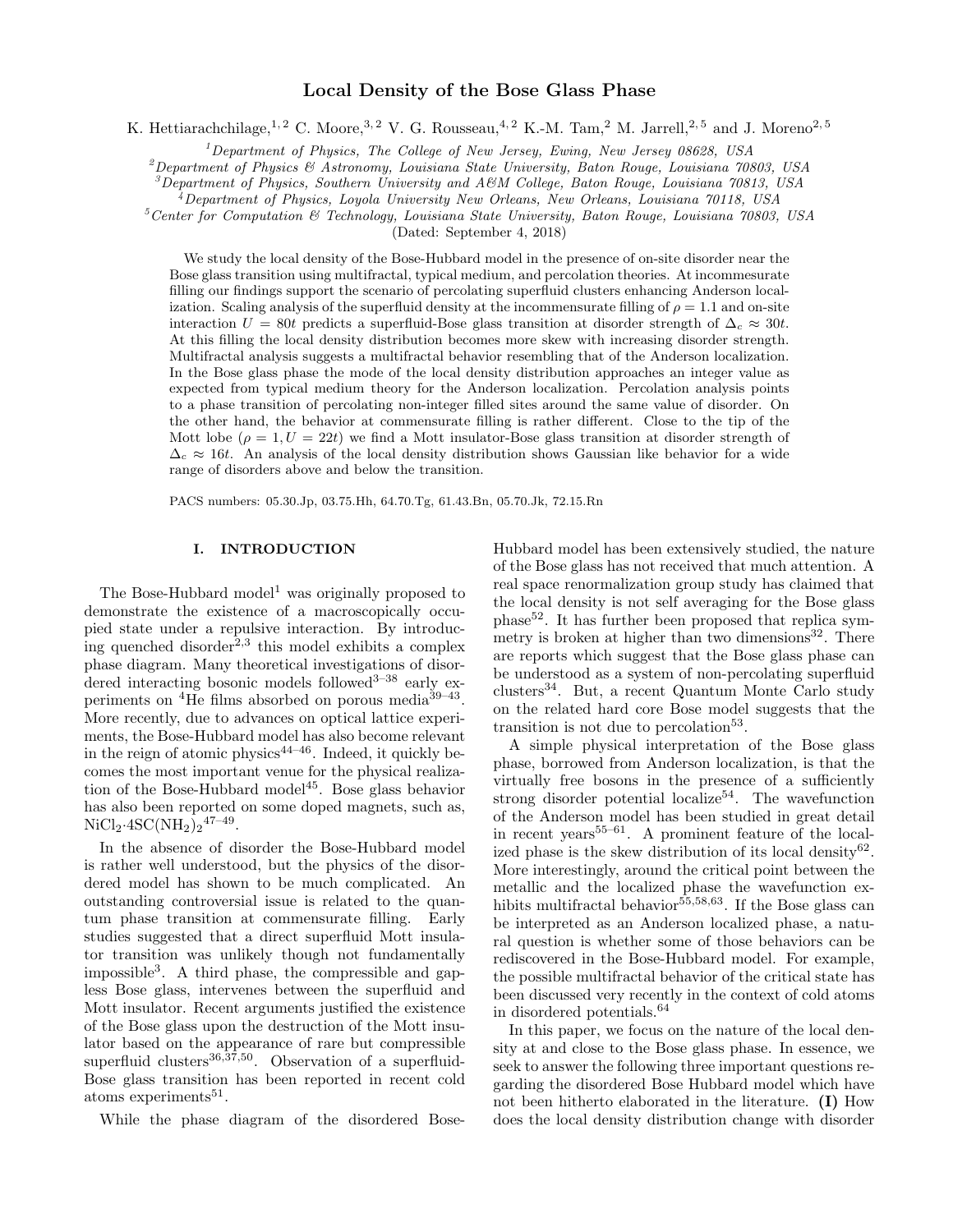strength? And, in particular, how do its mode, skewness, and kurtosis evolve with disorder? (II) If the distribution is skew, as measured from the skewness and kurtosis, what is the shape of its multifractal spectrum? Does it resemble that of the single particle Anderson model? (III) Based on the answers to the previous questions, what is the possible physical scenario of the superfluid-Bose glass transition?

The paper is organized as follows. In Section II we introduce the model and the parameters for our study. In Section III we discuss the effects of disorder on the incommensurate superfluid phase. In Section IV we present the effect of disorder on the commensurate Mott phase and highlight the difference in the local density distribution for the two fillings. We conclude in Section V. In the Appendix, we provide additional details of the percolation analysis.

#### II. MODEL

The Hamiltonian for the disorder Bose-Hubbard model on a two-dimensional square lattice takes the form:

$$
\hat{\mathcal{H}} = -t \sum_{\langle i,j \rangle} \left( a_i^\dagger a_j + H.c. \right) \n+ \frac{U}{2} \sum_i \hat{n}_i \left( \hat{n}_i - 1 \right) + \Delta \sum_i \epsilon_i \hat{n}_i, \tag{1}
$$

where  $a_i^{\dagger}$  ( $a_i$ ) is the creation (annihilation) operator of a soft-core boson at lattice site  $i$  with number operator  $n_i = a_i^{\dagger} a_i$ . The sum  $\sum$  $\langle i,j \rangle$ runs over all distinct pairs of first neighboring sites i and j,  $t = 1$  is the hopping integral between neighboring sites,  $U$  is the strength of the on-site interaction,  $\epsilon_i$  is a uniformly distributed random variable in the interval  $\left[-\frac{1}{2},+\frac{1}{2}\right]$ , and  $\Delta$  is the disorder strength. The inverse temperature is set at  $\beta = L$  unless otherwise stated.

We perform a quantum Monte Carlo study of this model within the canonical ensemble using the Stochastic Green Function algorithm65,66 with global space-time updates<sup>67</sup>. As only a rather small system size  $(256 \text{ lat-}$ tice sites) can be studied, the choice of ensemble may affect the data. As we are particularly interested in the differences between commensurate and incommensurate fillings, we use the canonical ensemble in which the number of particles is fixed during the entire sampling process. Unlike most of the Quantum Monte Carlo methods the Stochastic Green Function algorithm allows to set the canonical ensemble rather easily  $65-67$ .

#### III. INTRODUCING DISORDER INTO THE SUPERFLUID PHASE

We consider a system with incommensurate filling factor or average density  $\rho = 1.1$ , which in the absence of disorder shows superfluid behavior. Then, we introduce disorder and identify the critical point of the transition to a disordered phase. Our choice of the value  $\rho = 1.1$ does not have any intrinsic physical meaning. We expect similar results for other values nearby. However, we do not attempt to choose a value too close to  $\rho = 1$  due to the anticipated difficulties to locate the superfluid-Bose glass transition point numerically.

#### A. Superfluid Density

We follow the standard procedure to detect a transition between superfluid and non-superfluid phases by monitoring the superfluid density,  $\rho_s$ . The Hamiltonian (1) satisfies the conditions needed for using the conventional formula which relates the winding number to the superfluid density <sup>68</sup>. Then, the superfluid density,  $\rho_s$ , can be calculated via the winding number, W, as  $\rho_s = \frac{\langle W^2 \rangle}{44 \rho}$  $4t\beta$ where  $\beta$  is the inverse temperature<sup>69</sup>.



FIG. 1: (Color online)  $L^2 \rho_s$  versus disorder strength,  $\Delta$ , for different system sizes  $(L = 6, 8, 16)$ , density  $\rho = 1.1$ , and on-site interaction  $U = 80t$ . The scaling analysis shows that the three curves cross at the critical disorder strength,  $\Delta_c \approx$ 30t. The data points are based on averaging the data from simulations of 1,000 disorder realizations.

Fig. 1 displays  $\rho_s L^2$  as a function of disorder strength  $\Delta$  for three different system sizes:  $L = 6, 8$ , and 16. In the neighborhood of the critical disorder strength  $\Delta_c$ , the superfluid density follows the scaling ansatz  $\rho_s \sim$  $L^{-z}g(L^{\frac{1}{\nu}}(\Delta-\Delta_c))$ , where z is the dynamical critical exponent,  $\nu$  the correlation length exponent, and  $q(\ldots)$ a universal scaling function<sup>70</sup>. We based our finite size scaling on the assumption that  $z = 2<sup>3</sup>$ . We locate the critical disorder at  $\Delta_c = 29.5t$  and the correlation length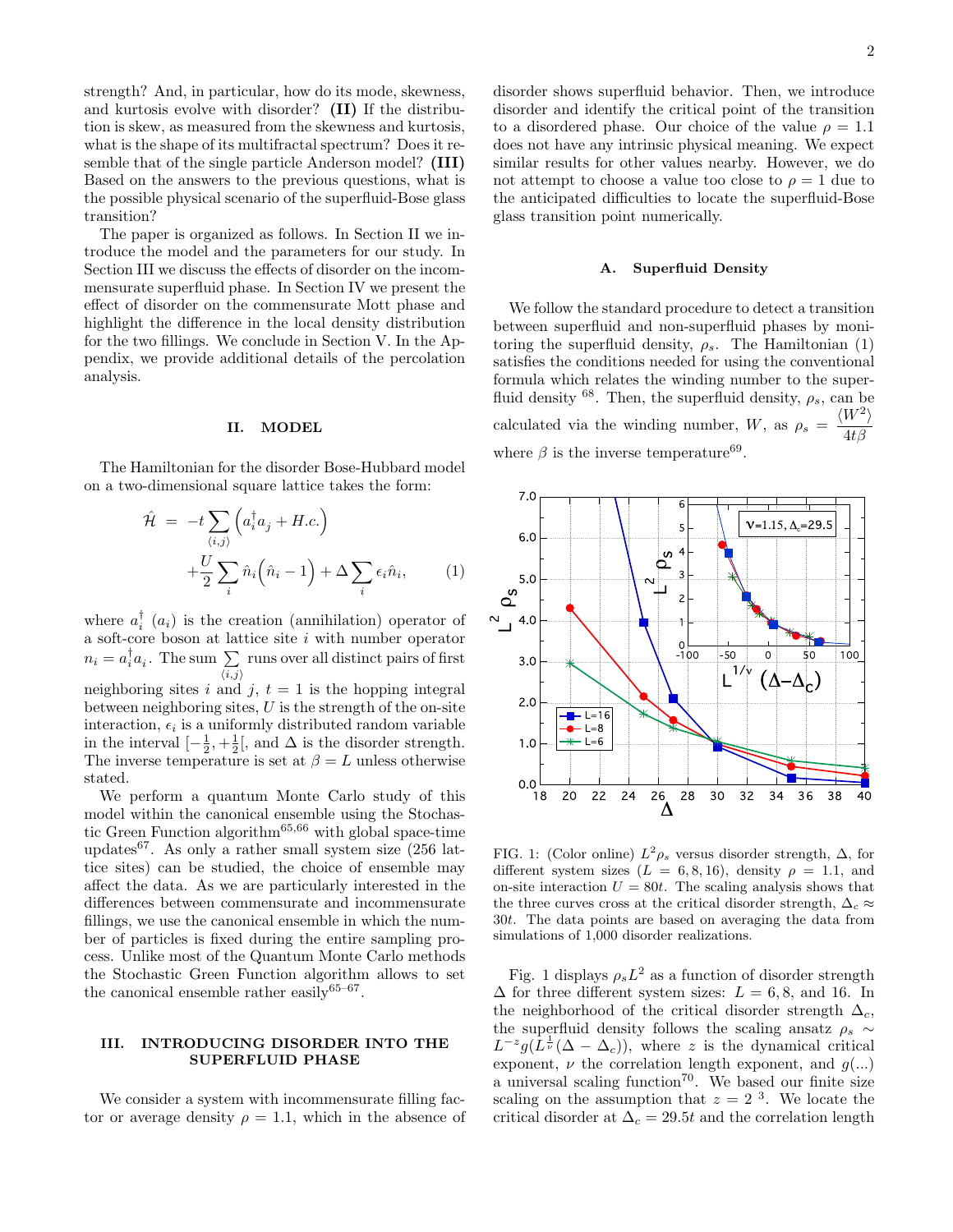exponent  $\nu = 1.15$ .

Our intent is not to pinpoint the critical point and its associated exponents with a very high precision, but to roughly locate the critical disorder and analyze the local density distribution for disorder strength close to the critical value. High precision calculations of the critical exponents of related models have been attempted in recent studies<sup>25,33,53,70</sup>. For a more precise analysis one has to consider the scaling correction, and the goodness of fit, which could be rather challenging for the Bose-Hubbard model<sup>33,53,55,58,63,70</sup>. We note that the value of  $\nu = 1.15$ we obtain is close to the latest estimates $^{25,33,53}$ .

#### B. Local Density Distribution

After we established the critical strength from scaling the superfluid density, we focus on the local density. Fig. 2 displays local density histograms for system size  $L = 16$ , density  $\rho = 1.1$ , interaction  $U = 80t$ , and several disorder strengths. Each calculation includes 1,000 disorder realizations. The inset shows the same quantities in a semi-logarithmic scale.



FIG. 2: (Color online) Histograms of the probability, P, versus local density for system size  $L = 16$ , density  $\rho = 1.1$ , interaction  $U = 80t$ , and disorder strength between  $\Delta = 5t$ and  $\Delta = 35t$ . Each calculation includes 1,000 realizations for disorder averaging. The inset shows the same quantities in semi-log scale.

Fig. 2 shows that while the behavior of the local density distribution is expected to be Gaussian like at small disorder, it already visibly deviates from a normal distribution at  $\Delta = 5t$ . It becomes skew with a typical value very close to  $\rho = 1$  and a long tail, cut off around 2.0, for large values of the disorder strength.

The skewness and long tail of the density distribution is the hallmark of the localized phase in the single particle Anderson model<sup>62,63,71,72</sup>. However, a true long tail distribution with no upper bound does not exist in the present model, as the local density is always cutoff at

integer filling, most probably due to the Hubbard energy penalty. We emphasize that the model we study is the standard Bose-Hubbard model without hardcore constraint. Therefore these finding suggest that even in the Bose glass phase the long tailed distribution does not extent all the way to infinity, but it is truncated due to the energy penalty for multiple occupation of a local site.

We corroborate these observations by calculating the skewness, kurtosis and mode of the local density distribution as function of disorder strength. These measurements quantify the broadening of the distribution as the disorder increases. Fig. 3 shows that both the skewness and kurtosis grow with disorder strength to reach an apparent plateau for large disorder values. The local density distribution for large disorder has kurtosis close to 8 which is far from the kurtosis of 3 for a Gaussian distribution. We also plot the mode of the distributions in Fig. 3, bottom panel. We clearly see the mode of the distribution shifting from 1.1 to 1 as the disorder increases and settling at 1 for disorder  $\Delta$  larger than 20t. According to the typical medium theory for Anderson localization, the localized phase is signal by a typical local density equal to zero<sup>73–75</sup>. For bosons a zero value of the typical local density corresponds to the commensurate occupation, in our case of 1.



FIG. 3: (Color online) The skewness and kurtosis (upper panel), and mode (lower panel) of the local density distribution as a function of disorder strength for system size  $L = 16$ , density  $\rho = 1.1$ , and interaction  $U = 80t$  as a function of disorder  $\Delta$ . The distribution for  $\Delta = 0$  is very narrow and its kurtosis cannot be calculated with enough precision. Mode is estimated from the histogram of the local density distribution with bin size 0.01.

#### C. Multifractal Analysis

For  $\rho = 1.1$  the Bose glass can be considered as a diluted particles phase on a Mott insulating background where, in first approximation, the bosons exceeding integer occupation behave as independent particles in a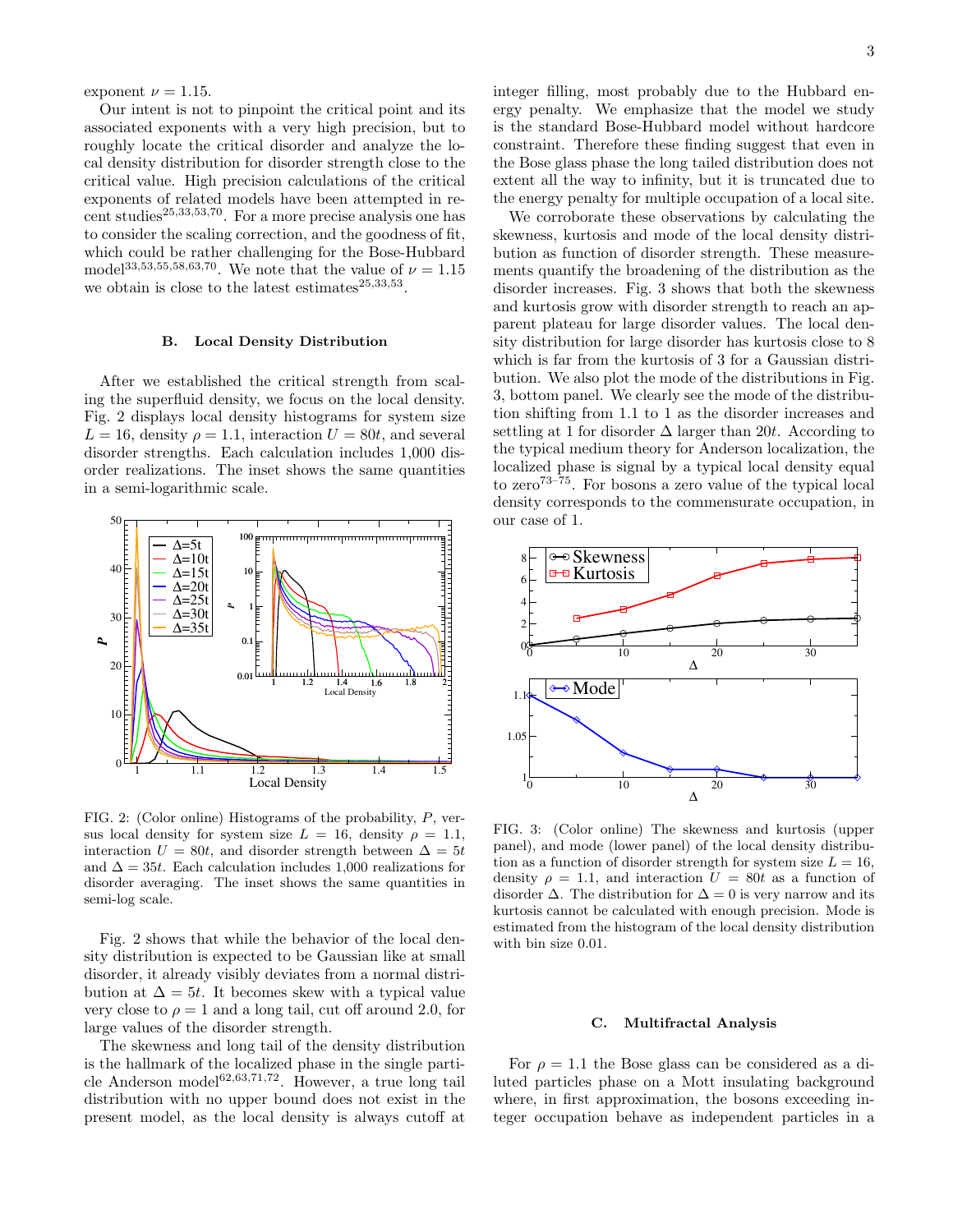random potential where each local site is already occupied by one particle. Since Figs. 2 and 3 support this point of view, we perform a multifractal analysis to look for similarities with the Anderson model<sup>55,58–61,63</sup>.

The multifractal analysis is based on the basic idea that the moments of a distribution cannot be described by a single exponent, but they are a continuous function of the order of the moment. Calculations are performed by dividing the system into different box sizes and calculating the moment for each box size. The moment is defined as:

$$
Z_q(l) = \sum_{i}^{N_l} (m_i(l))^q,
$$
\n(2)

where  $m_i(l)$  is the local quantity (mass by convention) for the  $i^{th}$  box,  $N_l$  is the total number of boxes of linear size  $l$ , and  $q$  is any real number. For our data with system size  $L = 16$ , we choose  $l = L/2, L/4$ , and  $L/8$ . The multifractal dimension can be defined as the limit of the ratio of the logarithm of the moment to the logarithmic of the box size divide by  $(q-1)$ ,

$$
D_q = \frac{1}{q - 1} \lim_{l \to 0} \frac{\log(Z_q(l))}{\log l}.
$$
 (3)

In practice, the limit of  $l \rightarrow 0$  is estimated by linear extrapolation of  $\log(Z_q(l))$  vs  $\log l$ .



FIG. 4: (Color online) Mass exponents of local density averaged over 1000 disorder realizations. Local density measured for system size  $L = 16$ , density  $\rho = 1.1$ , and interaction  $U = 80t$  for disorder strengths  $\Delta = 5t$ , 10t, 15t, 20t, 25t, 30t, and 35t. The mass exponent of a non-fractal system is included  $(\tau(q) = 2(q-1))$  for comparison.

One can also define the mass exponent,

$$
\tau(q) = (q-1)D_q. \tag{4}
$$

There are two special points in the mass exponents:  $q = 1$ and  $q = 0$ . For  $q = 1$ , the mass exponent is always equal to zero provided that the input  $m_i(L)$  is normalized. For  $q = 0$ , the mass exponent is equal to the negative of the dimension of the support, in this case the support is a square lattice, therefore  $\tau(q=0) = -2$ . A multifractal distribution is defined as a distribution which possesses a nonlinear dependence between the mass exponent  $\tau$  and the order of the moment  $q^{76-78}$ . For non-fractal systems, their mass exponent is simply given as  $\tau(q) = 2(q-1)$ for a system with support on a square lattice.

For the Bose-Hubbard model at incommensurate filling, we choose the mass as the deviation of the local density from an integer value:  $m_i(L) = |\rho_i - 1|$ . This quantity is normalized for each disorder realization before performing the multifractal analysis. Then  $\tau(q)$  is calculated for each realization separately, and averaged over 1,000 realizations for each disorder strength,  $\Delta$ . Three different box sizes are used,  $l = 8, 4$  and 2, and 41 different moments between  $q = -5$  and  $q = 5$ . We use the package mfSBA for the analysis<sup>79,80</sup>. Fig. 4 displays the mass exponent for different disorder strengths between 5t and 35t. For system which does not exhibit multifractality, the mass exponent is a linear function,  $\tau(q) = 2(q-1)$ , also included in Fig. 4. Note that for small values of the disorder  $\tau(q)$  is very close to the non-fractal limit. As the disorder increases the  $\tau(q)$  curves bend further from the straight line, in particular for negative values of the moment. This is a typical signal of multifractality  $81,82$ .

Another common measure of multifractality is the singularity spectrum  $f(\alpha)$ . For each value of q, we can define the Hausdorff dimension as

$$
f(q) = \lim_{l \to 0} \frac{1}{\log \ell} \sum_{i}^{N_l} M_i(l, q) \log M_i(l, q), \tag{5}
$$

where  $M_i(l,q) = (m_i(l))^q / \sum_j^{N_l} (m_j(l))^q$ . Similarly, for each value of q, we can define the average value of the singularity (distribution) strength as

$$
\alpha(q) = \lim_{l \to 0} \frac{1}{\log l} \sum_{i=1}^{N_l} M_i(l, q) \log m_i(l). \tag{6}
$$

The above equations set up an implicit relation between f and  $\alpha^{81,82}$ . For systems which are non-fractal, the singularity spectrum is concentrated around the point  $(d, d)$ , where d is the system dimensionality,  $d = 2$  in our case. On the contrary, for monofractal or multifractal systems, an inverted curve with maximum at  $(\alpha(q = 0), f(q = 0))$  is obtained, where  $f(q = 0)$  is the Hausdorff dimension of the support. Therefore for a square lattice  $f(q = 0) = 2^{82}$ . The width of the singularity spectrum is a measure of the degree of multifractality. A monofractal distribution has a very narrow spectrum while a strongly multifractal quantity displays a wide singularity spectrum.

To calculate  $f(\alpha)$  we use the same set of q values we employ in the calculation of  $\tau(q)$ . Fig. 5 displays  $f(\alpha)$ for disorder strengths from 5t to 35t. For weak disorder within the superfluid phase the singularity spectrum shows a rather sharp peak close to  $(2, 2)$ . As the disorder increases  $\alpha(q = 0)$  increases from around 2 to a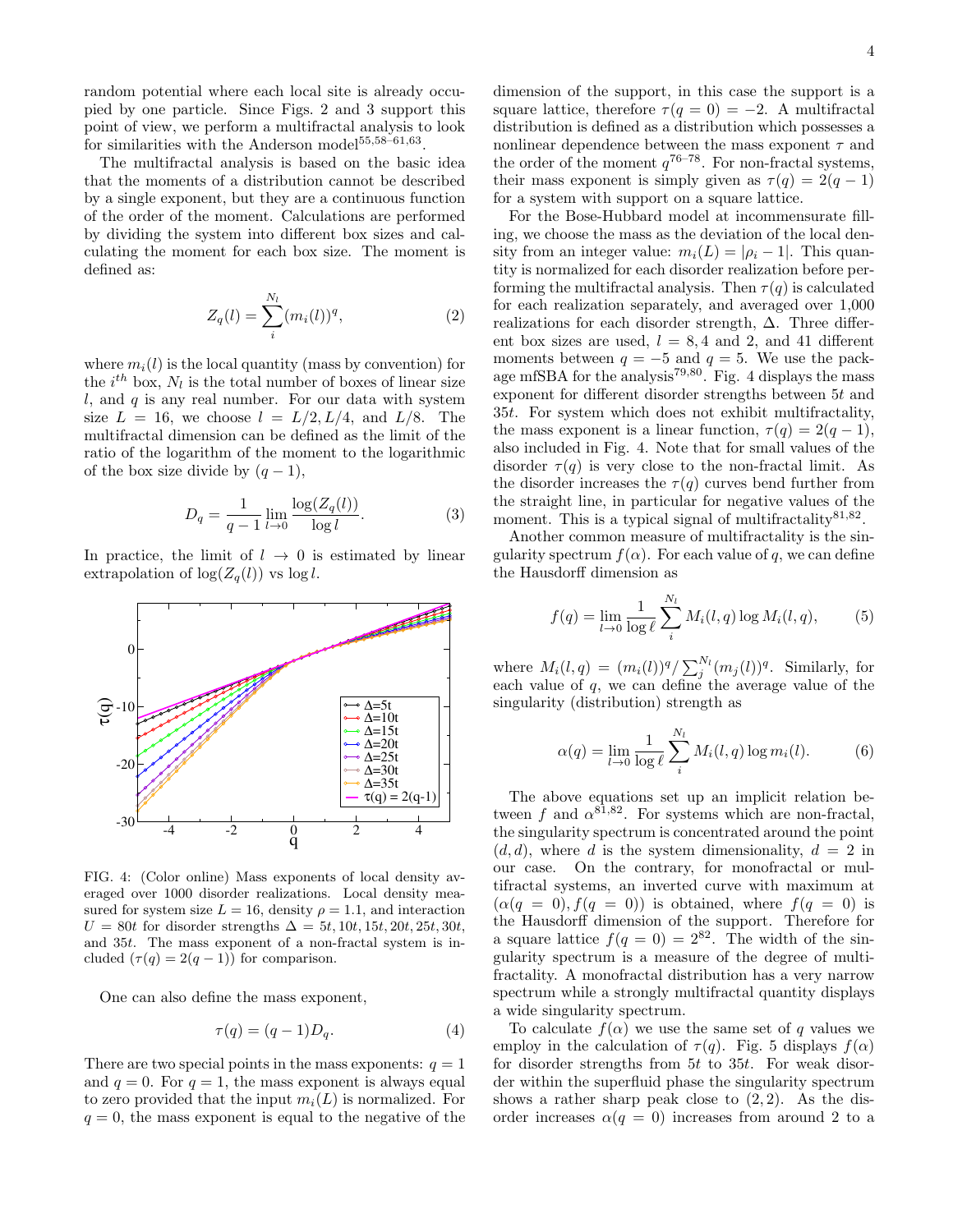

FIG. 5: (Color online) Singularity spectrum of the local density averaged over 1000 disorder realizations. Local density measured for system size  $L = 16$ , density  $\rho = 1.1$ , and interaction  $U = 80t$  for the disorder strength values of  $\Delta = 5t, 10t, 15t, 20t, 25t, 30t,$  and 35t.

value close to 3 for the largest disorder we explore. At the same time the singularity spectrum widens with increasing disorder.

We quantify the width of the distribution by fitting  $f(\alpha)$  and then solving for the two solutions when  $f(\alpha) =$ 0 to obtain  $\alpha_{min}$  and  $\alpha_{max}$ . The width of the singularity spectrum can be defined as  $W = \alpha_{max} - \alpha_{min}^{83,84}$ . Fig. 6 displays  $W$  as an increasing function of the disorder strength. This widening increases faster between  $\Delta = 10t$  and  $\Delta = 25t$ . For  $\Delta > 25t$  the width of the spectrum still increases but at a smaller rate.



FIG. 6: Width ( $W = \alpha_{max} - \alpha_{min}$ ) of the singularity spectrum of the local density averaged over 1000 disorder realizations for  $L = 16$ ,  $\rho = 1.1$ , and  $U = 80t$ .

Notice that the discussion and data presented in this section are not a multifractal finite size scaling analysis as the ones done recently for the non-interacting models which display Anderson localization transition<sup>55,56,58,63</sup>. The  $\tau$ ,  $\alpha$ , and f are estimated by using Eq. (2) to (6) for

a system of size  $L = 16$ . The notion of multifractality describes a system with scale invariant fluctuations which cannot be reduced to a single exponent. In general, scale invariance exists only at a second order transition point, which presumably is the superfluid-Bose glass transition within our model. For this very reason, one should only expect multifractality at exactly the critical value of disorder. The present analysis does not verify the scale invariance and it cannot pinpoint the value of the critical disorder based on multifractal finite size scaling analysis. Our data for the mass exponents and the singularity spectrum provide good evidence of multifractal behavior but it is not a definite proof.

#### D. Percolation Analysis

Since the early studies of the disordered Bose-Hubbard model, percolation has been considered as a mechanism to understand the superfluid to Bose glass transition34,85–89. However, there are some difficulties in using percolation as a criterion to identify the transition. First, the choice of the local physical quantity is important. In this study we focus on the local density, but it is not entirely clear whether it is unique or even a proper choice. Second, regardless the method, local mean field or quantum Monte Carlo, the precision of the measured local quantity is limited.



FIG. 7: (Color online) The probability of finding a percolating cluster of non-integer filling. Three cutoffs for integer filling are shown,  $\epsilon = 0.01, 0.02,$  and 0.04 for the black, red, and blue lines, respectively. A local site is consider with integer occupation number if  $|\rho_i - 1| < \epsilon$ . We define the probability of a percolating realization as  $P_{\text{percolated}} = N_{\text{percolated}}/N$ .  $N_{\text{percolated}}$  is the number of realizations with at least one percolated non-integer filling cluster.  $N = 1000$  independent realizations are used for each data point.

In our approach we need to choose a cutoff which discerns the sites with integer local occupation number from those with non-integer occupation. If a local site meets the criteria  $|\rho_i - 1| < \epsilon$ , it is considered having an integer occupation number. The cutoff is clearly influenced by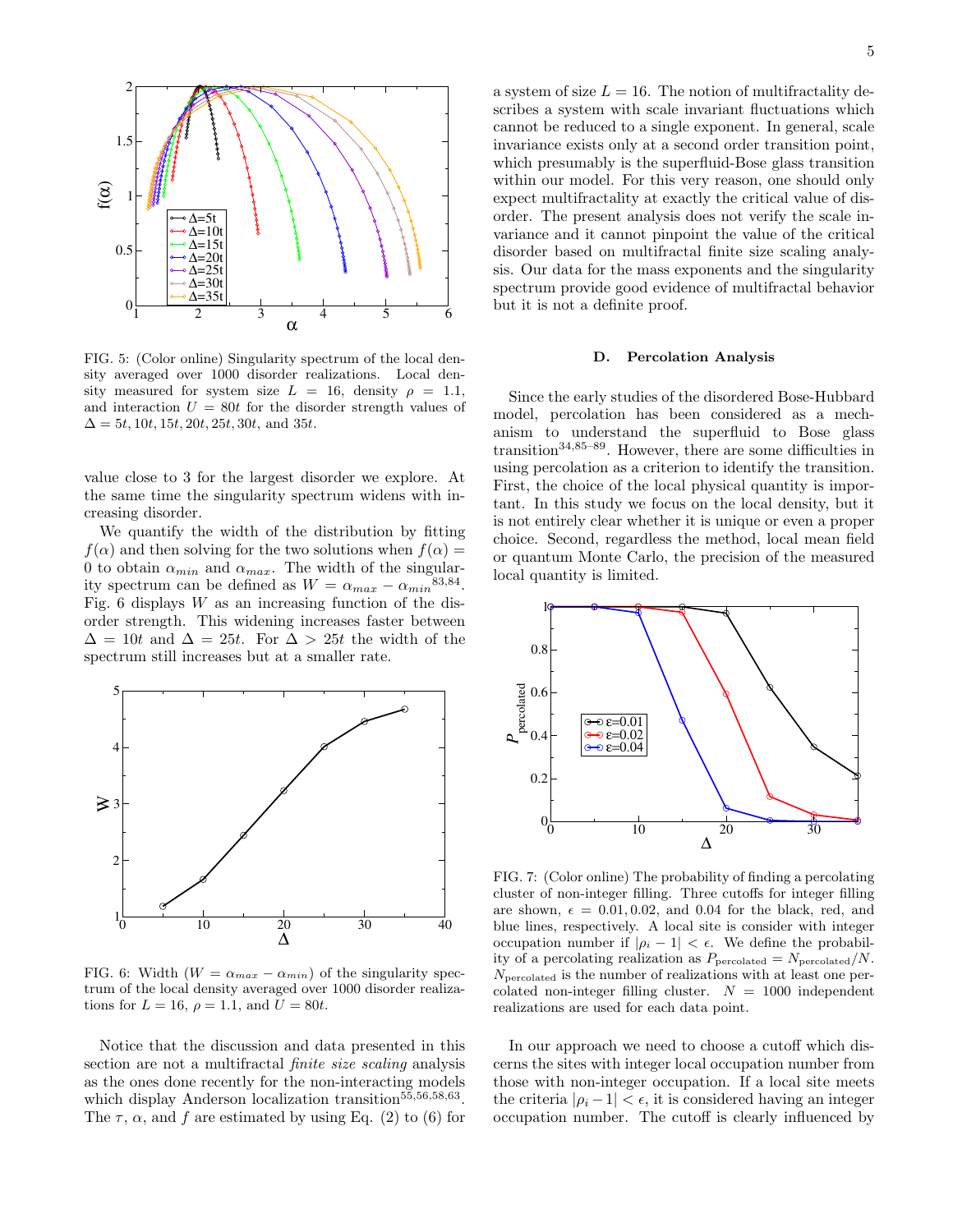the precision of the measured quantity. We thus choose three different cutoffs,  $\epsilon = 0.01, 0.02,$  and 0.04; where  $\epsilon = 0.01$  is a realistic estimate for the smallest cutoff. We do not attempt to choose a smaller cutoff, as it would be too close to the Monte Carlo sampling error. Since, the local density is not an averaged quantity over the lattice, its measurement is generally more prone to carry a large statistical error. Fig. 7 shows the probability of a system with a non-integer percolating cluster as a function of disorder for these three different cutoffs.  $P_{\text{percolated}} = N_{\text{percolated}}/N$ , where  $N_{\text{percolated}}$  is the number of realizations with at least one percolated cluster of non-integer filled sites out of a total of N realizations. See the appendix for the definition of percolation and examples of randomly chosen realizations for several values of disorder strength.

With the cutoff  $\epsilon = 0.01$ , the probability of a percolating cluster becomes 50% for  $\Delta \simeq 27t$ , which is slightly smaller than the critical disorder strength of 29.5t we found by scaling the superfluid density. Most percolation transitions are second order, therefore one can attempt to perform a finite size scaling to locate the critical point and its exponents $90,91$ . Given the available system sizes, we do not attempt to perform a more detailed finite size scaling.

#### IV. INTRODUCING DISORDER INTO THE MOTT-INSULATING PHASE

In the absence of disorder the Bose-Hubbard model at integer fillings is well understood. For strong interaction the ground state is a Mott insulator. According to previous studies, the Bose glass phase can appear from very weak disorder<sup>24</sup>. We note that a recent study suggests the Bose glass phase at weak disorder is anomalous<sup>92</sup>. We are mostly interested in the local density distribution near the Mott insulator to a gapless Bose glass. As we did for the case of  $\rho = 1.1$  in the previous section, we first established the critical value of disorder at a fixed interaction. Since the tip of the Mott insulator lobe occurs at  $U_c \approx 16.7t^{24}$ , we decide to introduce disorder at a slightly large value of  $U = 22t$ .

First, we look at the excitation gap. It has been suggested that there is no direct Mott insulator-superfluid transition<sup>24,36,37</sup>, thus the vanishing of the particle excitation gap corresponds to the Mott insulator-Bose glass transition. The Mott gap is calculated as follow. We obtain the chemical potential by adding a particle to the system as,  $\mu_1 = E(N+1) - E(N)$  and also by removing a particle from the system as  $\mu_2 = E(N) - E(N-1)$ . The Mott gap is given as  $E_g = \mu_1 - \mu_2$ . Fig. 8 displays the change of the energy gap,  $E_q$ , with increasing values of  $\Delta$  for three different system sizes,  $L = 6, 8, 16$  at  $U = 22t$ for 100 disorder realizations. Since we are dealing with finite systems we find a finite gap for each  $\Delta$  we consider and we need to perform an extrapolation to infer the value of the gap at the limit of  $L \to \infty$ . The inset in



FIG. 8: (Color online) Mott insulator gap  $E<sub>g</sub>$  versus disorder strength,  $\Delta$ , for different system sizes,  $L = 6, 8$ , and 16 at interaction  $U = 22t$ . Data from 100 disorder realizations are averaged for each data point. The inset displays  $E_q$  for several values of  $\Delta$  as a function of 1/L. By extending those curves, we find  $\Delta_c \approx 15.7t$ . The corresponding inverse temperatures for the linear system sizes are  $\beta t = 12$  for  $L = 6$ ,  $\beta t = 16$  for  $L = 8$ , and  $\beta t = 32$  for  $L = 16$ . Data points are simulation results, lines are guides to the eye.

Fig. 8 shows  $E_g$  as a function of  $1/L$  for  $\Delta = 15t, 16t, 18t$ and 20t. By extrapolating  $E_g$  versus  $1/L$  for different values of  $\Delta$  we extract a value of the critical disorder of  $\Delta_c \approx 15.7t$ .

Fig. 9 displays the histogram of the local density for 1600 disorder realizations for  $L = 16$ ,  $\rho = 1.0$ ,  $\beta t = 16$ , and  $U = 22t$  for disorder strength,  $\Delta$ , between 5t and 26t. The probability distribution of the local density for systems with weak disorder is Gaussian like; the distribution does spread out with increasing disorder but, unlike the  $\rho = 1.1$  case, its skewness is small and the local density spreads over both sides of the peak. This remains the case even for large values of disorder when the system is far from the Mott insulator phase  $(\Delta_c \approx 15.7t)$ .

We further corroborate these observations by calculating the skewness, kurtosis, and mode of the distribution as a function of disorder. Fig. 10 shows those quantities and confirms our findings. Both the skewness and kurtosis are greatly reduced compared with the values for  $\rho = 1.1$ . In particular the kurtosis, which can be interpreted as a measure of the density of outliers, is fairly close to 3 even for rather strong disorder far away from the Mott insulator phase. In contrast with the case of  $\rho = 1.1$  the mode is fixed at a constant value  $\sim 1$ .

We conclude that for  $\rho = 1$  the validity of the analogy with Anderson localization is obscure since the picture of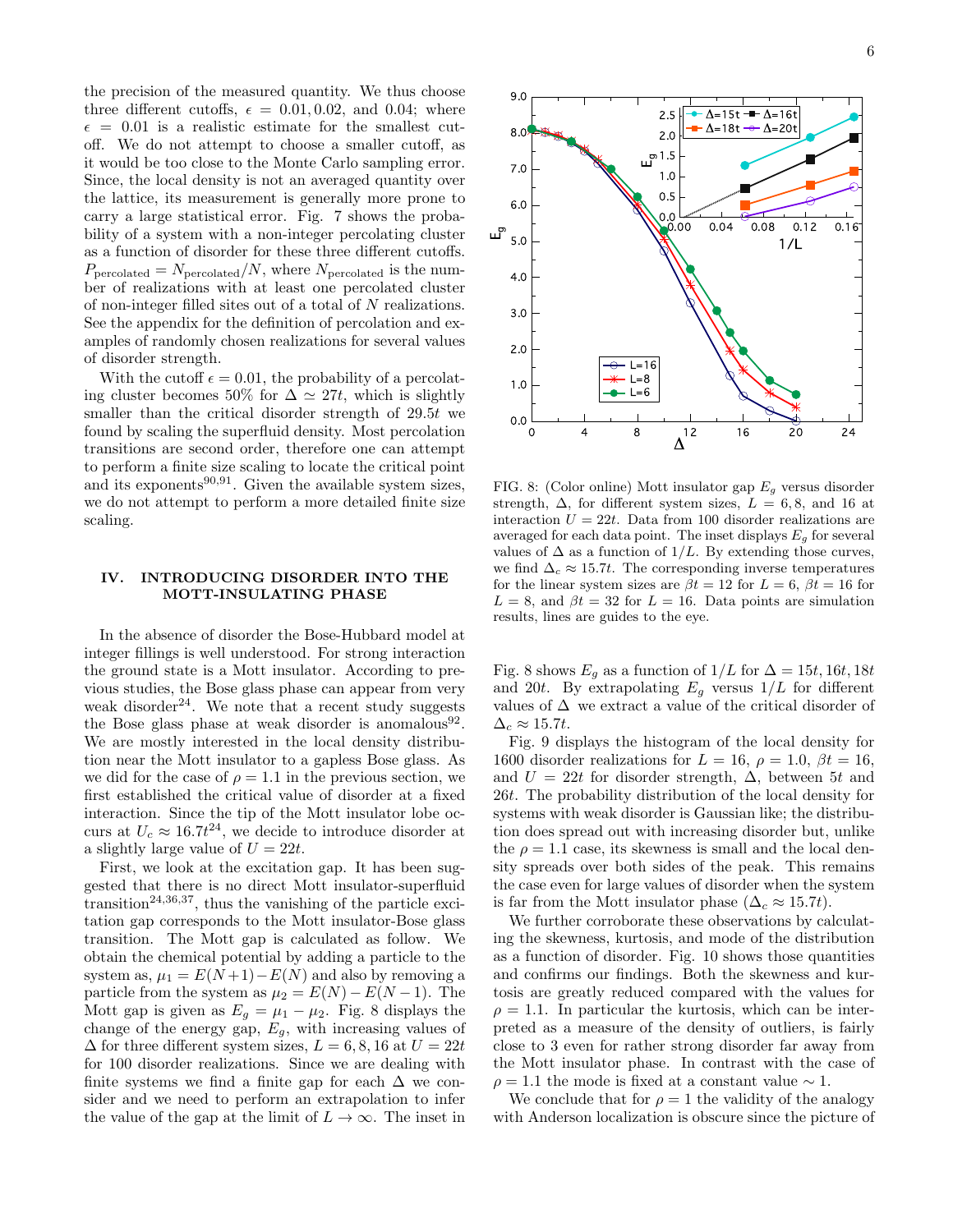

FIG. 9: (Color online) Histograms of the probability, P, versus local density for disorder strength of  $\Delta$ 5t, 8t, 11t, 14t, 17t, 20t, 23t, and 26t. The system size is  $L =$ 16, the density is  $\rho = 1.0$ , and the interaction is  $U = 22t$ . 1600 disorder realizations are calculated for each vale of disorder strength.



FIG. 10: (Color online) The skewness and kurtosis (upper panel), and mode (lower panel) of the local density distribution as a function of disorder strength for system size  $L = 16$ , density  $\rho = 1.0$ , and interaction  $U = 22t$ . The distribution for  $\Delta = 0$  is very narrow and its kurtosis cannot be calculated with enough precision. Mode is estimated from the histogram of the local density distribution with bin size 0.01.

single particles in a disorder potential may not be valid. Characteristics of the Anderson transition do not show up in the local density.

#### V. CONCLUSION

We study the spatial structure of the disordered Bose glass phase at both incommensurate and commensurate filling. We analyze our results at incommensurate filling 7

based on a simple picture of the single particle Anderson localization. Given this picture, we test some of the characteristics of local density for the Anderson localization, such as the skewness of the distribution and multifractality. We find that for incommensurate filling ( $\rho = 1.1$ ), the local particle density has a skew distribution, and the multifractal analysis shows resemblance to that of the single particle Anderson localized phase. We note that a single particle in a two-dimensional random potential lattice localizes unconditionally 71,72,93,94. Even though the local density resemblances to that of the Anderson transition, the interaction should be relevant.

We also perform a percolation analysis to find that the probability of non-integer filling cluster does show a qualitative change near the transition between Bose glass and superfluid. The difficulty in precisely defining integer filling and the limitation in the available system size remain hindrances for a definite answer. However, if the transition is simply a classical percolation transition, then multifractality should not exist. A plausible scenario to reconcile multifractality and percolation behavior is that almost percolating clusters enhance Anderson localization. It is worthwhile to mention that the notion of percolation in the local superfluid amplitude enhancing the superfluid to Bose glass transition due to localization has been proposed before<sup>87</sup>. This picture does not preclude multifractality due to the Anderson localization at the critical point.

The commensurate  $(\rho = 1)$  case shows very different behavior. The skewness and the moment of the local density distribution are greatly reduced when compared with the values obtained at incommensurate filling even when the system is far away from the Mott insulating phase. Clearly the local density distribution of the Bose glass at commensurate and incommensurate fillings cannot be described using the same picture. In particular, the single particle picture as that in the Anderson localization should fail for integer filling. Lastly, whether the characteristics of the single particle Anderson localization remains intact for other fillings, in particular  $\rho = 1.5$ , is a worthwhile topic for a future study.

We conclude by reiterating the answers to the three questions we posted in the introduction. (I) For the incommensurate filling, the local density distribution gets increasingly skew with increasing disorder, its mode approaches an integer when the system is in the Bose glass phase, and its skewness and kurtosis show substantial increases with larger disorder strengths. However, in the case of commensurate filling, there is only very small changes in the local density distribution, its mode stays close to an integer, whereas its skewness and kurtosis only show modest changes with respect to the disorder. (II) For the incommensurate filling, we calculate the multifractal spectrum. The peaks of the singularity spectrum correspond to  $\alpha > 2$ , which is an evidence of the fractal nature of the local density. (III) Based on these findings, we conclude that for incommensurate filling the transition has the characteristics of the Anderson localization.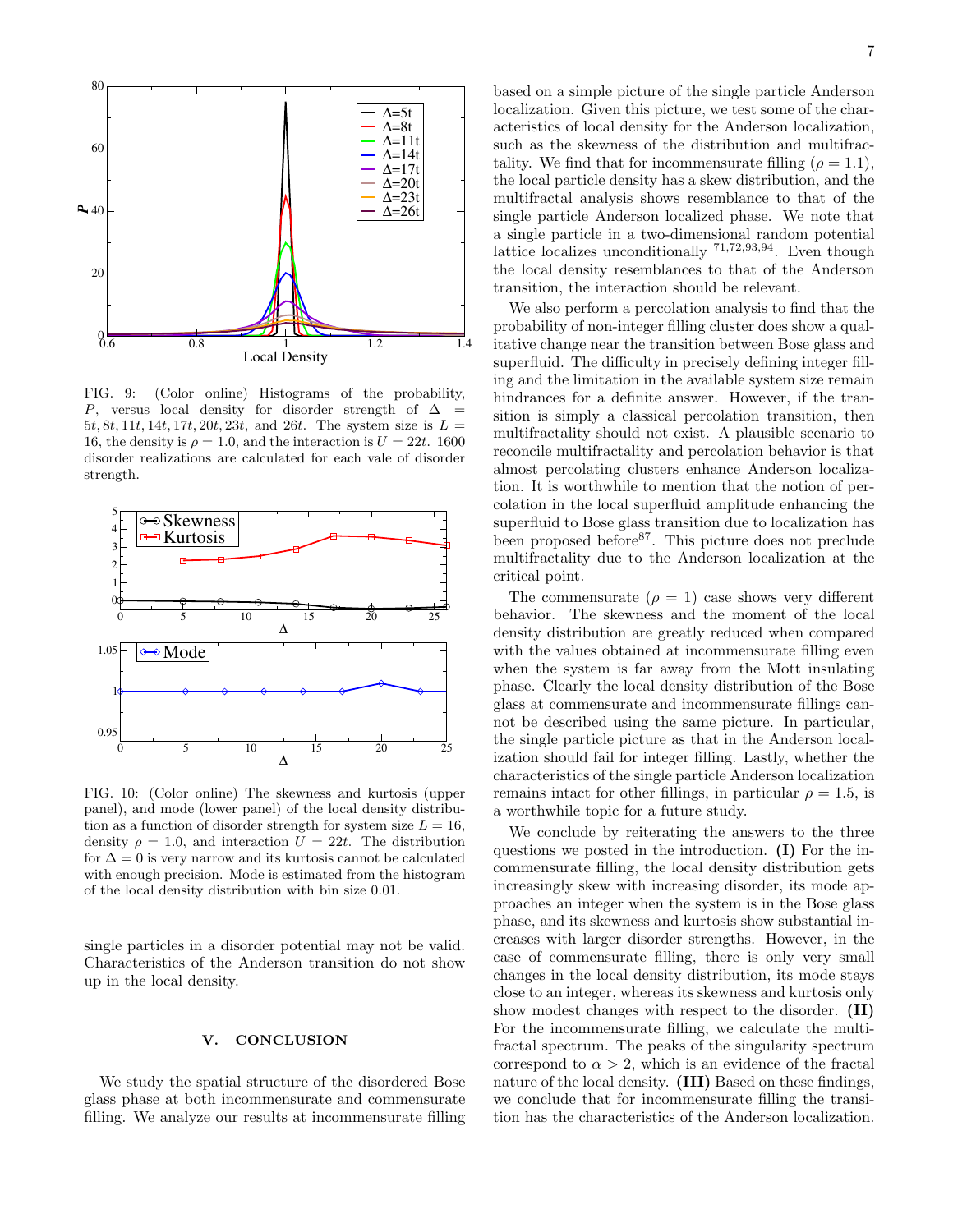We further perform a percolation analysis, and find that the disorder for the percolation transition is rather close to that of the Anderson transition. Thus our results are consistent with the notion of percolation in the local density enhancing the superfluid to Bose glass transition due to localization as proposed by Sheshadri et al.<sup>87</sup>

We notice a numerical study on multifractality in disordered Bose-Einstein condensates after this study was completed.<sup>95</sup>

#### VI. ACKNOWLEDGMENT

This work was supported by NSF OISE-0952300 (KH, VGR and JM). Additional support was provided by the NSF EPSCoR Cooperative Agreement No. EPS-1003897 with additional support from the Louisiana Board of Regents (CM, KMT and MJ). This work used the Extreme Science and Engineering Discovery Environment (XSEDE), which is supported by the National Science Foundation grant number ACI-1053575, and the high performance computational resources provided by the Louisiana Optical Network Initiative (http://www.loni.org).

#### Appendix: Patterns of Percolating Clusters

We discuss the percolation of non-integer filling clusters in Section III. In this appendix we randomly pick 32 realizations from four disorder strengths ( $\Delta =$  $15t, 25t, 30t, 35t$  to illustrate the change of the number of percolating clusters as a function of disorder. The cutoff criteria for a local site with integer filling is defined as  $|\rho_i - 1| < \epsilon$ . Figures below are for  $\epsilon = 0.01$ . Each realization contains  $16 \times 16$  sites. The black and white squares represent sites with integer and non-integer occupation numbers, respectively. The blue area represents the cluster formed by the non-integer occupied sites. The cluster is defined starting at the top and contains all the sites with non-integer occupation which are connected. The realization is considered as percolated if there is one non-integer filling cluster which spans from the top to the bottom of the lattice. Since periodic boundary conditions are used in the calculation, this definition may underestimate the value of the disorder strength for the percolating cluster. For weak disorder, deep in the superfluid phase  $\Delta = 15t$ , all the realizations are percolated. As the disorder increases, progressively more realizations break into isolated fragments of non-integer filling sites.



FIG. 11: (Color online) Examples of the percolation pattern of local density for 32 different realizations with disorder strength  $\Delta = 15t$ . All the clusters are percolated in this case. Clusters of size  $L = 16$ , density  $\rho = 1.1$ , and interaction  $U = 80t$ .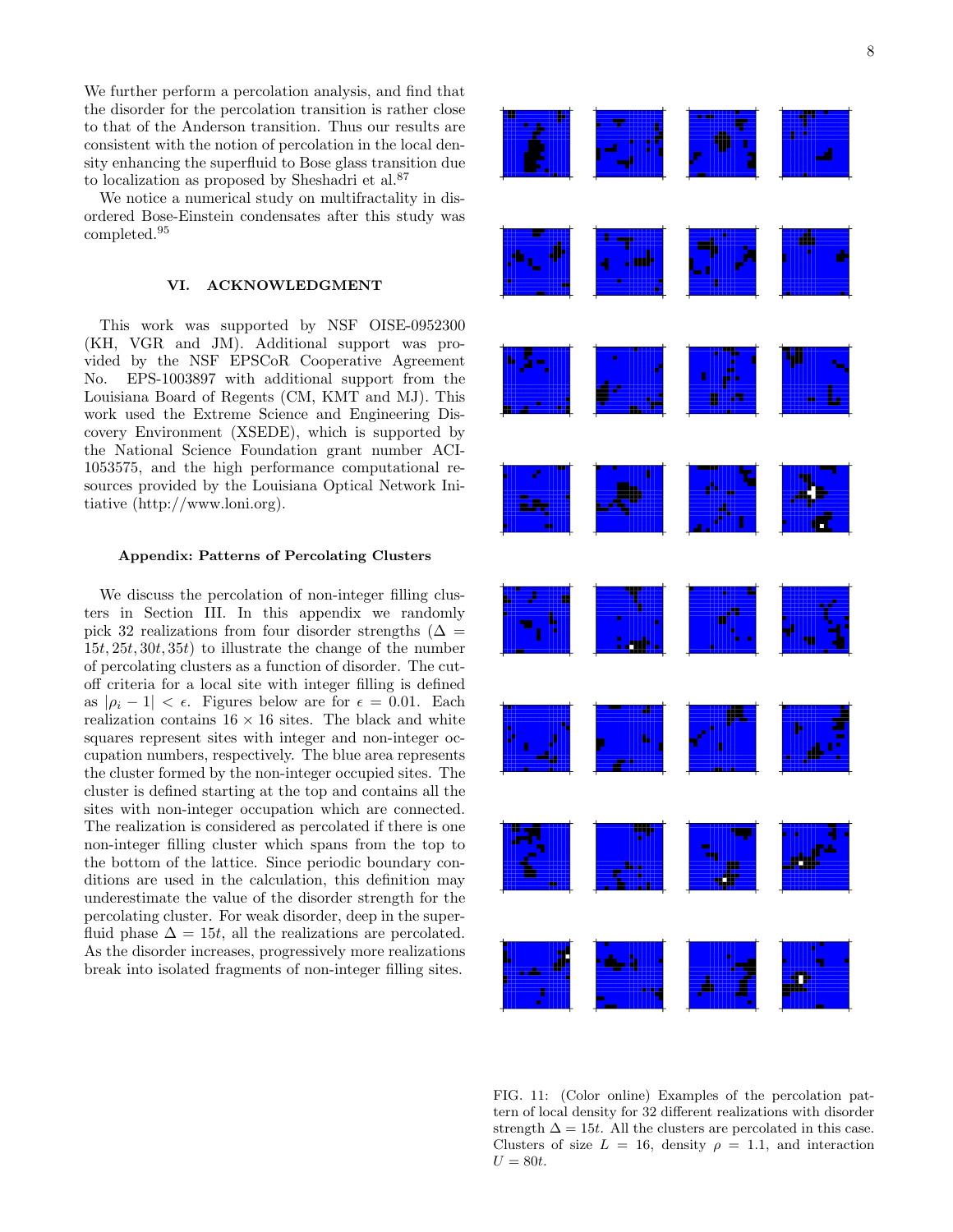

FIG. 12: (Color online) Examples of the percolation pattern of local density for 32 different realizations with disorder strength  $\Delta = 25t$ . 19 of the clusters are percolated. Clusters of size  $L = 16$ , density  $\rho = 1.1$ , and interaction  $U = 80t$ .

FIG. 13: (Color online) Examples of the percolation pattern of local density for 32 different realizations with disorder strength  $\Delta = 30t$ . 10 of the clusters are percolated. Clusters of size  $L = 16$ , density  $\rho = 1.1$ , and interaction  $U = 80t$ .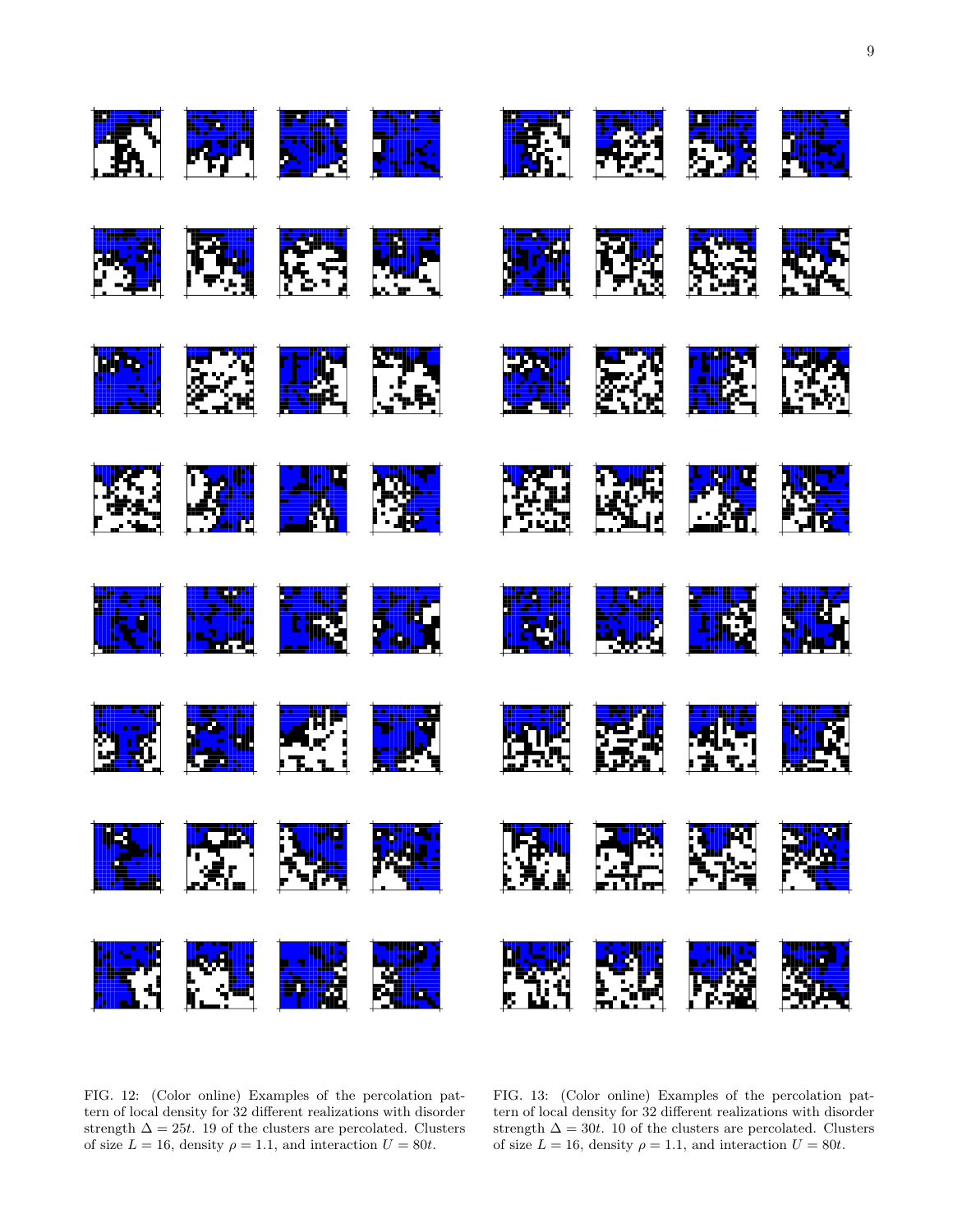

FIG. 14: (Color online) Examples of the percolation pattern of local density for 32 different realizations with disorder strength  $\Delta = 35t$ . 6 of the clusters are percolated. Clusters of size  $L = 16$ , density  $\rho = 1.1$ , and interaction  $U = 80t$ .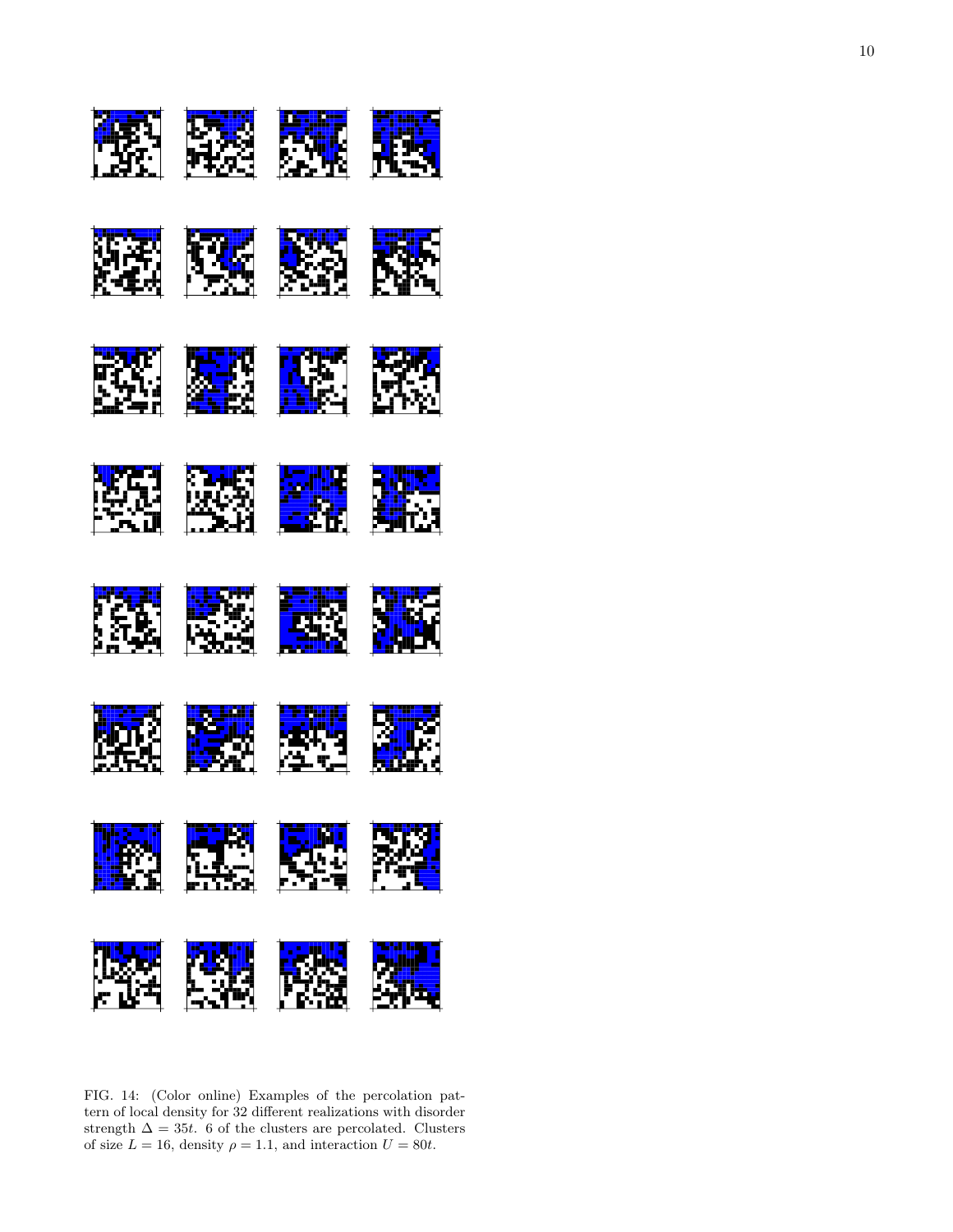- $1$  H. A. Gersch and G. C. Knollman, Phys. Rev.  $129$ ,  $959$ (1963).
- <sup>2</sup> T. Giamarchi and H. J. Schulz, Phys. Rev. B 37, 325 (1988).
- $3\,$  M. P. A. Fisher, P. B. Weichman, G. Grinstein, and D. S. Fisher, Phys. Rev. B 40, 546 (1989).
- <sup>4</sup> J. K. Freericks and H. Monien, Europhys. Lett. **26**, 545 (1994).
- <sup>5</sup> R. T. Scalettar, G. G. Batrouni, and G. T. Zimanyi, Phys. Rev. Lett. 66, 3144 (1991).
- <sup>6</sup> W. Krauth, N. Trivedi, and D. Ceperley, Phys. Rev. Lett. 67, 2307 (1991).
- <sup>7</sup> S. Zhang, N. Kawashima, J. Carlson, and J. E. Gubernatis, Phys. Rev. Lett. 74, 1500 (1995).
- <sup>8</sup> L. Amico and V. Penna, Phys. Rev. Lett. 80, 2189 (1998).
- $9$  I. Carusotto and Y. Castin, New J. Phys.  $5, 91$  (2003).
- <sup>10</sup> A. Priyadarshee, S. Chandrasekharan, J.-W. Lee, and H. U. Baranger, Phys. Rev. Lett. 97, 115703 (2006).
- $^{11}$  P. Hitchcock and E. S. Sørensen, Phys. Rev. B  $\bf 73,$  174523 (2006).
- <sup>12</sup> G. G. Batrouni, H. R. Krishnamurthy, K. W. Mahmud, V. G. Rousseau, and R. T. Scalettar, Phys. Rev. A 78, 023627 (2008).
- <sup>13</sup> G. Semerjian, M. Tarzia, and F. Zamponi, Phys. Rev. B 80, 014524 (2009).
- <sup>14</sup> W.-J. Hu and N.-H. Tong, Phys. Rev. B 80, 245110 (2009).
- <sup>15</sup> P. Anders, E. Gull, L. Pollet, M. Troyer, and P. Werner, Phys. Rev. Lett. 105, 096402 (2010).
- $16$  A. Rançon and N. Dupuis, Phys. Rev. B 83, 172501 (2011).
- <sup>17</sup> H. Yokoyama, T. Miyagawa, and M. Ogata, J. Phys. Soc. Jpn. 80, 084607 (2011).
- $18$  J. Kisker and H. Rieger, Phys. Rev. B 55, R11981(R) (1997).
- <sup>19</sup> J. Kisker and H. Rieger, Physica A **246**, 348 (1997).<br><sup>20</sup> K. Shoshadri H. B. Krishnamurty, B. Pandit, and '
- K. Sheshadri, H. R. Krishnamurty, R. Pandit, and T. V. Ramakrishnan, Europhys. Lett. 22, 257 (1993).
- <sup>21</sup> K. Hettiarachchilage, V. G. Rousseau, K.-M. Tam, M. Jarrell, and J. Moreno, Phys. Rev. A 87, 051607(R) (2013).
- <sup>22</sup> J. F. Dawson, F. Cooper, C.-C. Chien, and B. Mihaila, Phys. Rev. A 88, 023607 (2013).
- <sup>23</sup> M. Lacki, B. Damski, and J. Zakrzewski, Sci. Rep. 6, 38340 (2016).
- $24$  S. G. Söyler, M. Kiselev, N. V. Prokofev, and B. V. Svistunov, Phys. Rev. Lett. 107, 185301 (2011).
- <sup>25</sup> H. Meier and M. Wallin, Phys. Rev. Lett. 108, 055701 (2012).
- $^{26}$  R. V. Pai, J. M. Kurdestany, K. Sheshadri, and R. Pandit, Phys. Rev. B 85, 214524 (2012).
- <sup>27</sup> Z. Yao, K. P.C. da Costa, M. Kiselev, and N. Prokof'ev Phys. Rev. Lett. 112, 225301 (2014).
- <sup>28</sup> K. G. Singh and D. S. Rokhsar, Phys. Rev. B 46, 3002 (1992).
- $29$  J. P. Álvarez Zúñiga and N. Laflorencie, Phys. Rev. Lett. 111, 160403 (2013).
- <sup>30</sup> D. van Oosten, P. van der Straten, and H. T. C. Stoof, Phys. Rev. A 63, 053601 (2001).
- <sup>31</sup> B. Capogrosso-Sansone, N. V. Prokof'ev, and B. V. Svistunov, Phys. Rev. B 75, 134302 (2007).
- $32$  S. J. Thomson and F. Krüger, Europhys. Lett. 108, 300002 (2014).
- $33$  R. Ng and E. S. Sørensen, Phys. Rev. Lett. 114, 255701

(2015).

- $34$  A. E. Niederle and H. Rieger, New J. Phys. 15, 075029(2013).
- $^{35}$  F. Lin, E. S. Sørensen, and D. M. Ceperley, Phys. Rev. B 84, 094507 (2011).
- <sup>36</sup> L. Pollet, N.V. Prokof'ev, B. V. Svistunov, and M. Troyer, Phys. Rev. Lett. 103, 140402 (2009).
- <sup>37</sup> V. Gurarie, L. Pollet, N. V. Prokof'ev, B. V. Svistunov, and M. Troyer, Phys. Rev. B 80, 214519 (2009).
- $38$  D. S. Fisher and M. P. A. Fisher, Phys. Rev. Lett. 61, 1847 (1988).
- <sup>39</sup> D. Finotello, K. A. Gillis, A. Wong, and M. H. W. Chan, Phys. Rev. Lett. 61, 1954 (1988).
- <sup>40</sup> P. A. Crowell, F. W. Van Keuls, and J. D. Reppy, Phys. Rev. B 55, 12620 (1997).
- $41$  G. A. Csathy, J. D. Reppy, and M. H. W. Chan, Phys. Rev. Lett. 91, 235301 (2003).
- <sup>42</sup> G. Agnolet, D. F. McQueeney, and J. D. Reppy, Phys. Rev. B 39, 8934 (1989).
- <sup>43</sup> D. J. Bishop and J. D. Reppy, Phys. Rev. Lett. 40, 1727 (1978).
- <sup>44</sup> I. Bloch, J. Dalibard, and W. Zwerger, Rev. Mod. Phys. 80, 885 (2008).
- $45$  M. Greiner, O. Mandel, T. Esslinger, T. W. Hänsch, and I. Bloch, Nature 415, 39 (2002).
- <sup>46</sup> D. Jaksch, C. Bruder, J.I. Cirac, C.W. Gardiner, and P. Zoller, Phys. Rev. Lett. 81, 3108 (1998).
- $47$  R. Yu, S. Haas and T. Roscilde, Euro. Phys. Lett. 89, 10009 (2010).
- $48$  R. Yu, L. Yin, N. S. Sullivan, et al., Nature, 489, 379 (2012).
- <sup>49</sup> V. S. Zapf, D. Zocco, B. R. Hansen, M. Jaime, N. Harrison, C. D. Batista, M. Kenzelmann, C. Niedermayer, A. Lacerda, and A. Paduan-Filho, Phys. Rev. Lett. 96, 077204 (2006).
- $^{50}$  R. B. Griffiths, Phys. Rev. Lett. **23**, 17 (1969).
- <sup>51</sup> M. Pasienski, D. McKay, M. White, and B. DeMarco, Nat. Phys. 6, 677 (2011).
- $52$  A. Hegg, F. Krüger, and P. W. Phillips, Phys. Rev. B 88, 134206 (2013).
- <sup>53</sup> J. P. Álvarez Zúñiga, D. J. Luitz, G. Lemarié, and N. Laflorencie, Phys. Rev. Lett. 114, 155301 (2015).
- <sup>54</sup> P. B. Weichman and R. Mukhopadhyay, Phys. Rev. B 77, 214516 (2008).
- <sup>55</sup> A. Rodriguez, L. J. Vasquez, K. Slevin, and R. A. Römer, Phys. Rev. Lett. 105, 046403 (2010).
- $56$  J. Lindinger and A. Rodríguez, Phys. Rev. B  $96$ ,  $134202$ (2017).
- $^{57}$  K. Yakubo and M. Ono, Phys. Rev. B 58, 9767 (1998).<br> $^{58}$  L. Hifalusi and L. Varga, Phys. Rev. B **91**, 184906 (2011)
- <sup>58</sup> L. Ujfalusi and I. Varga, Phys. Rev. B **91**, 184206 (2015).<br><sup>59</sup> C. Castallani, C. Di Castro, and L. Politi, J. Phys. A **19**
- <sup>59</sup> C. Castellani, C. Di Castro, and L. Peliti, J. Phys. A 19, L1099 (1986).
- <sup>60</sup> F. Wegner, Z. Phys. B 35, 207 (1979).
- <sup>61</sup> F. Wegner, Z. Phys. B 36, 209 (1980).
- <sup>62</sup> G. Schubert, J. Schleede, K. Byczuk, H. Fehske, and D. Vollhardt, Phys. Rev. B 81, 155106 (2010).
- <sup>63</sup> C. W. Moore, K.-M. Tam, Y. Zhang, and M. Jarrell, arxiv:1707.04597.
- <sup>64</sup> V. V. Volchkov, M. Pasek, V. Denechaud, M. Mukhtar, A. Aspect, D. Delande, V. Josse, Phys. Rev. Lett. 120, 060404 (2018).